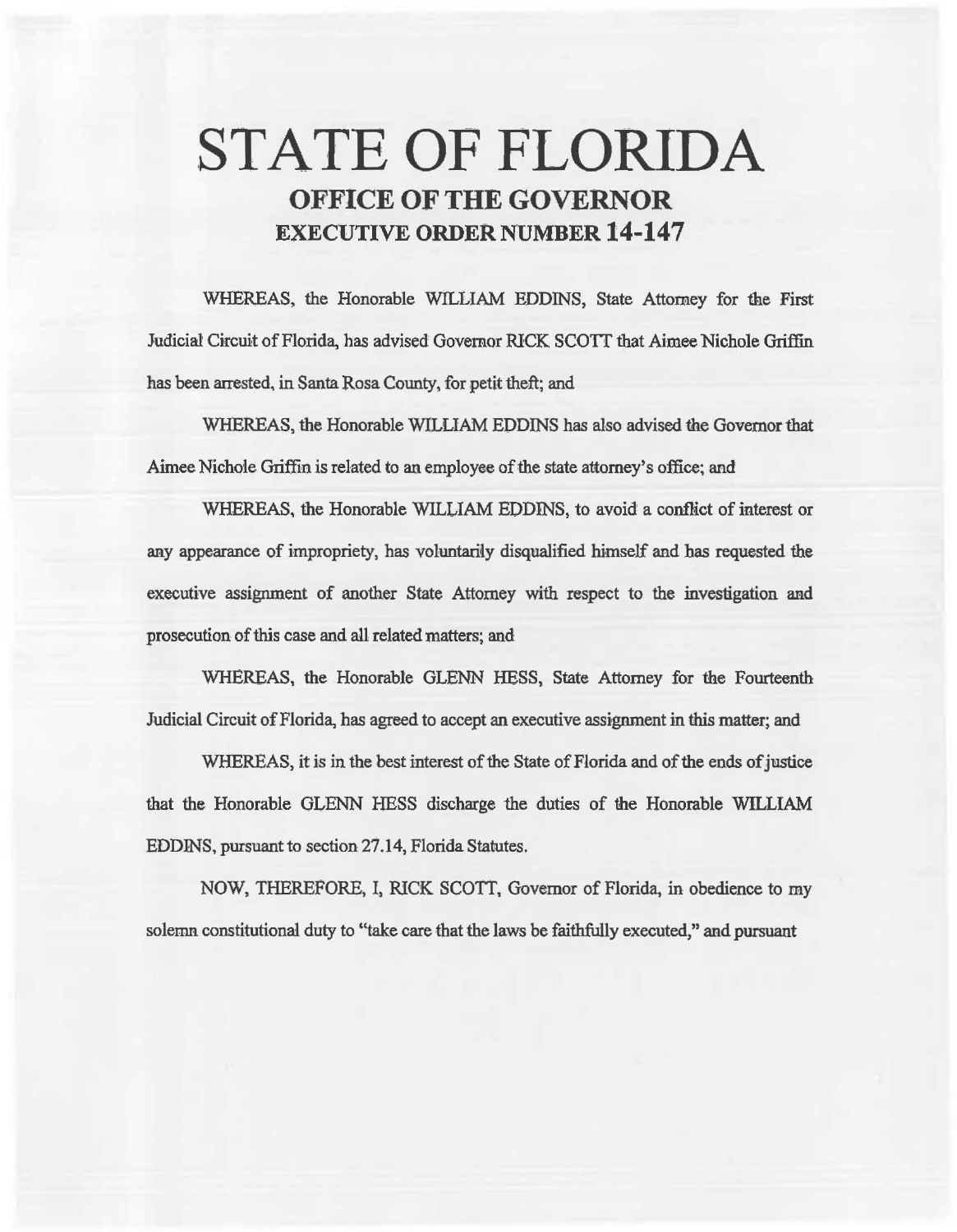to the Constitution and laws of 1he State of Florida, issue the following Executive Order, effective immediately:

## Section 1.

The Honorable GLENN HESS, State Attorney for the Fourteenth Judicial Circuit of Florida, referred to as the "Assigned State Attorney," is assigned to discharge the duties of the Honorable WILLIAM EDDINS, State Attorney for the First Judicial Circuit of Florida, as they relate to the investigation, prosecution and all matters related to Aimee Nichole Griffin.

### Section 2.

The Assigned State Attorney or one or more Assistant State Attomeys and Investigators, who have been designated by the Assigned State Attorney, shall proceed immediately to the First Judicial Circuit of Florida, and are vested with the authority to perform the duties prescribed herein.

#### Section 3.

All residents of the First Judicial Circuit are requested, and all public officials are directed, to cooperate and render whatever assistance is necessary to the Assigned State Attorney, so that justice may be served.

#### Section 4.

The period of this Executive Assignment shaN be for one (1) year, to and including April 30, 2015.